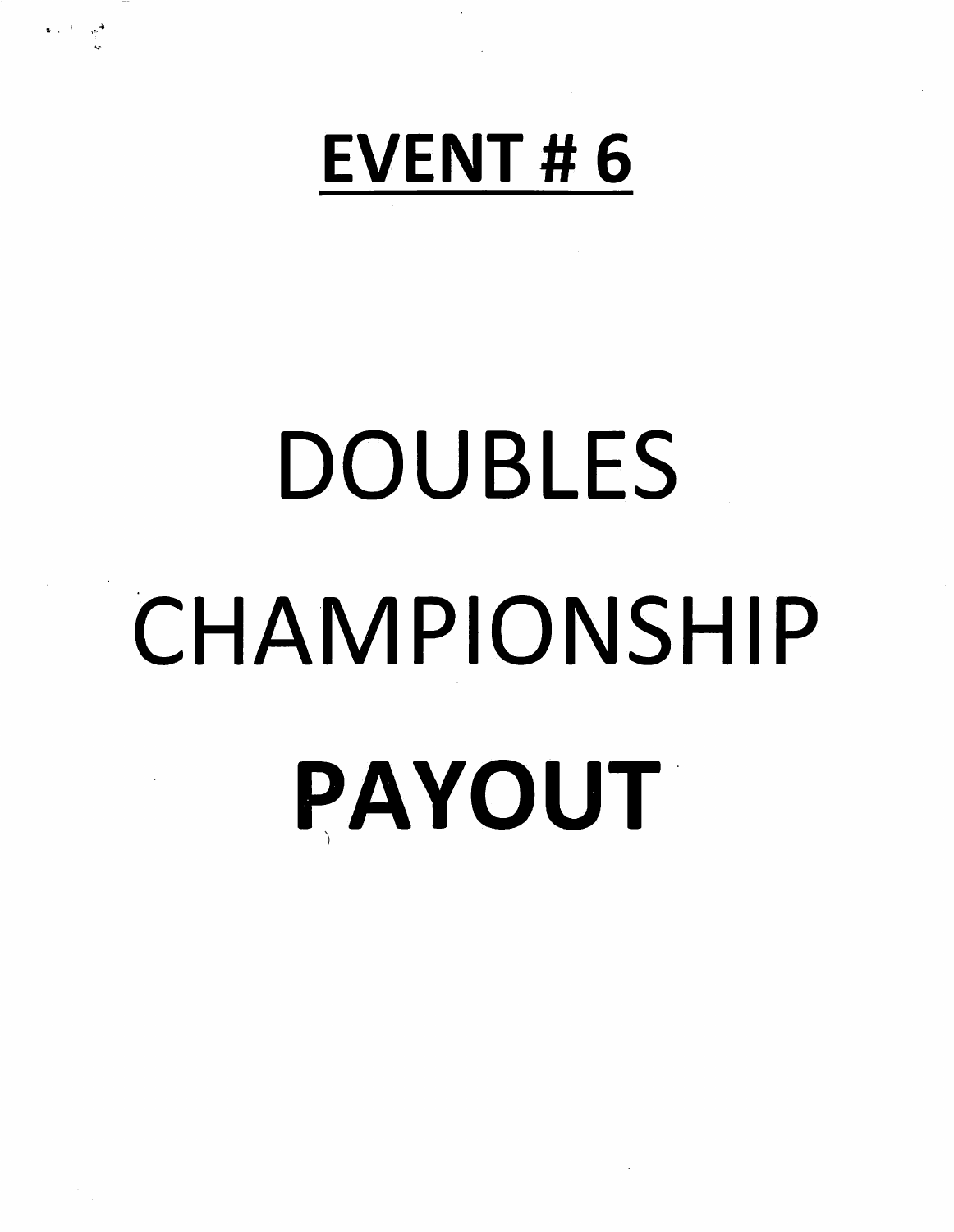# **EV6 DOUBLES CHAMP** Page 1

# **Shooter Payoff Summary Report**

# 8/21/21 11:09:23 AM

| Member # | Name                      | Tot Won  |                                 | Member # | Name | Tot Won |  |
|----------|---------------------------|----------|---------------------------------|----------|------|---------|--|
| BC 44418 | <b>AHRENS PETER</b>       | \$25.00  |                                 |          |      |         |  |
| BC 02066 | <b>BARE PAT</b>           | \$25.00  |                                 |          |      |         |  |
| BC 49147 | <b>BINEPAL SANDEEP</b>    | \$25.00  |                                 |          |      |         |  |
| BC 02044 | <b>BROTEN GERALD</b>      | \$15.00  |                                 |          |      |         |  |
| BC 02030 | ELLIS DONOVAN             | \$48.38  |                                 |          |      |         |  |
| BC 34508 | FEATHERSTONE GEOFF        | \$24.50  |                                 |          |      |         |  |
| BC 35473 | <b>FOOKS BRIAN F</b>      | \$116.75 |                                 |          |      |         |  |
| BC 47861 | <b>FORSTER BURKE</b>      | \$49.00  |                                 |          |      |         |  |
| BC 45240 | <b>GINN TOM E</b>         | \$101.33 |                                 |          |      |         |  |
| BC 00912 | <b>HALL DOUGLAS</b>       | \$32.00  |                                 |          |      |         |  |
| BC 14803 | <b>HANCOCK DONALD</b>     | \$18.38  |                                 |          |      |         |  |
| BC 45258 | <b>IZOV LUBEN</b>         | \$32.00  |                                 |          |      |         |  |
| BC 45003 | KAPELUCK DALE A           | \$25.00  |                                 |          |      |         |  |
| BC 49009 | <b>KUMAR RAJAN</b>        | \$18.38  |                                 |          |      |         |  |
| BC 42064 | LEUNG DAVID C             | \$30.00  |                                 |          |      |         |  |
| BC 47753 | <b>MA PATRICK</b>         | \$15.00  |                                 |          |      |         |  |
| BC 36085 | MCQUARRIE KELLY P         | \$18.38  |                                 |          |      |         |  |
| BC 41912 | <b>MIKKELSON TYLER</b>    | \$35.00  |                                 |          |      |         |  |
| BC 45522 | <b>MORRISON MARK I</b>    |          | \$74.00- REFUND FOR EVENT 6 & 7 |          |      |         |  |
| BC 29378 | <b>MUSTER KERRY</b>       | \$24.50  |                                 |          |      |         |  |
| BC 42067 | OTWAY DANIEL F            | \$49.00  |                                 |          |      |         |  |
| BC 02473 | RAJKOWSKI TED             | \$24.50  |                                 |          |      |         |  |
| BC 12826 | REYNOLDS BERNARD          | \$7.50   |                                 |          |      |         |  |
| BC 39768 | <b>ROSEBOOM BILL</b>      | \$83.00  |                                 |          |      |         |  |
| BC 01930 | <b>SALT LISA</b>          | \$35.00  |                                 |          |      |         |  |
| BC 49102 | SANDHU VIKRAM             | \$131.75 |                                 |          |      |         |  |
| BC 47207 | <b>SEKELA MATTEO</b>      | \$46.33  |                                 |          |      |         |  |
| BC 46082 | <b>STEVENS DOM</b>        | \$141.33 |                                 |          |      |         |  |
| BC 46965 | <b>TREFANENKO JASON N</b> | \$62.00  |                                 |          |      |         |  |
| BC 16660 | WADE DAVE                 | \$55.00  |                                 |          |      |         |  |
| BC 46412 | <b>WILLSON GARTH</b>      | \$44.25  |                                 |          |      |         |  |
| BC 42361 | <b>WIRAWAN MARSHALL</b>   | \$116.75 |                                 |          |      |         |  |

**TOTAL PAID OUT \$1549.01**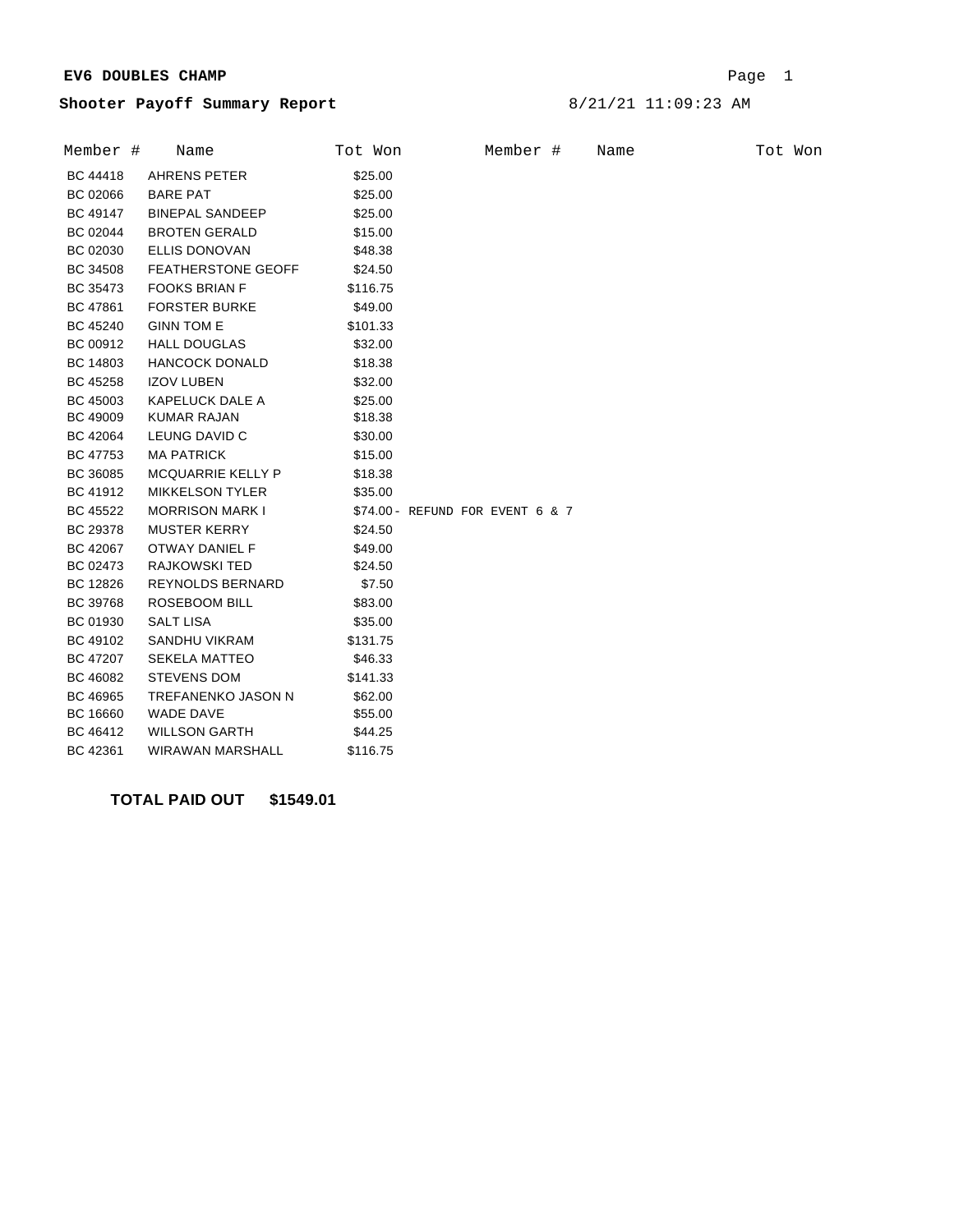$\mathcal{L}(\mathcal{A})$ 

 $\ddot{\phantom{a}}$ 

 $\ddot{\phantom{a}}$ 

Total Shooters 62 1st 100 TARGETS

AVERAGE SCORE 81

|           | Squad |                 | Name                        |             | AAA | AA | A  | В  | с               | D  |    |
|-----------|-------|-----------------|-----------------------------|-------------|-----|----|----|----|-----------------|----|----|
| ВC        | 20.4  | BC 42361        | <b>WIRAWAN MARSHALL</b>     |             |     |    |    | 95 |                 |    | в  |
| <b>BC</b> | 16.4  | <b>BC 35473</b> | <b>FOOKS BRIAN F</b>        |             |     |    |    | 95 |                 |    | в  |
| BC        | 14.3  | <b>BC 45240</b> | <b>GINN TOM E</b>           | SV          |     |    | 94 |    |                 |    | Α  |
| BC        | 13.3  | <b>BC 47207</b> | <b>SEKELA MATTEO</b>        |             |     |    |    | 94 |                 |    | в  |
| BC        | 12.1  | BC 46082        | <b>STEVENS DOM</b>          |             |     |    |    |    | 94              |    | с  |
| <b>BC</b> | 17.2  | BC 16660        | <b>WADE DAVE</b>            | sv          |     | 93 |    |    |                 |    | AΑ |
| BC        | 7.4   | <b>BC 01930</b> | <b>SALT LISA</b>            | LDI         |     |    | 93 |    |                 |    | A  |
| BC        | 20.2  | <b>BC 45003</b> | <b>KAPELUCK DALE A</b>      |             |     |    |    | 92 |                 |    | в  |
| BC        | 16.3  | <b>BC 39768</b> | <b>ROSEBOOM BILL</b>        | VТ          |     |    |    |    | 91              |    | С  |
| BC        | 14.2  | <b>BC 42064</b> | LEUNG DAVID C               |             |     |    | 90 |    |                 |    | A  |
| BC        | 17.4  | <b>BC 44418</b> | <b>AHRENS PETER</b>         |             |     |    | 89 |    |                 |    | Α  |
| BC        | 16.2  | <b>BC 02044</b> | <b>BROTEN GERALD</b>        | EL          |     |    |    | 89 |                 |    | в  |
| <b>BC</b> | 10.4  | <b>BC 46965</b> | <b>TREFANENKO JASON N</b>   |             |     |    |    |    | 89              |    | С  |
| <b>BC</b> | 20.1  | <b>BC 40239</b> | <b>CARTER DAVID W</b>       |             |     |    |    | 88 |                 |    | в  |
| <b>BC</b> | 10.5  | <b>BC 02066</b> | <b>BARE PAT</b>             | <b>ELDR</b> |     |    |    |    | 88              |    | c  |
| BC        | 17.1  | <b>BC 12826</b> | <b>REYNOLDS BERNARD</b>     | <b>ELDR</b> |     |    | 87 |    |                 |    | Α  |
| BC        | 3.3   | <b>BC 49102</b> | <b>SANDHU VIKRAM</b>        |             |     |    |    |    |                 | 87 | D  |
| BC        | 1.1   | BC 46412        | <b>WILLSON GARTH</b>        |             |     |    | 87 |    |                 |    | A  |
| BC        | 14.4  | <b>BC 45258</b> | <b>IZOV LUBEN</b>           |             |     |    |    |    | 86              |    | С  |
| BC        | 10.3  | <b>BC 00912</b> | <b>HALL DOUGLAS</b>         | VТ          |     |    |    |    | 86              |    | С  |
| BC        | 10.2  | BC 48119        | <b>MORRISS MICHAEL</b>      |             |     |    |    |    | 85              |    | с  |
| BC        | 20.3  | <b>BC 44437</b> | <b>RAMSAY MICHAEL H</b>     |             |     |    |    | 84 |                 |    | в  |
| <b>BC</b> | 7.1   | <b>BC 01260</b> | <b>BOWMAN BRIAN G</b>       | <b>ELDR</b> |     |    |    |    | 84              |    | с  |
| BC        | 4.4   | <b>BC 41912</b> | <b>MIKKELSON TYLER</b>      |             |     |    |    |    |                 | 84 | D  |
| BC        | 12.5  | <b>BC 47782</b> | <b>WANG CHUNLEI</b>         |             |     |    |    |    | 83              |    | с  |
| BC        | 5.4   | <b>BC 02484</b> | <b>CHAU PAUL</b>            |             |     |    |    |    | 83              |    | с  |
| <b>BC</b> | 12.2  | <b>BC 42051</b> | <b>STARK MIKE R</b>         | VΤ          |     |    |    |    | 82              |    | С  |
| <b>BC</b> | 8.1   | <b>BC 49349</b> | <b>REMIAS DUSAN</b>         |             |     |    |    |    | 82              |    | с  |
| BC        | 7.5   | <b>BC 35436</b> | <b>COLEMAN ROBERT E</b>     | sv          |     |    |    | 82 |                 |    | в  |
| BC        | 7.2   | <b>BC 02520</b> | <b>FOWLER GORD</b>          |             |     |    |    | 82 |                 |    | в  |
| BC        | 16.5  | <b>BC 02030</b> | ELLIS DONOVAN               | ٧T          |     |    |    |    |                 | 81 | D  |
| BC        | 14.1  | <b>BC 36085</b> | MCQUARRIE KELLY P           |             |     |    | 81 |    |                 |    | A  |
| BC        | 8.5   | <b>BC 49009</b> | <b>KUMAR RAJAN</b>          |             |     |    |    |    | 81              |    | с  |
| BC        | 1.5   | <b>BC 14803</b> | <b>HANCOCK DONALD</b>       |             |     |    |    |    | 81              |    | С  |
| BC        | 17.5  | <b>BC 02532</b> | <b>WHITE JAMIE E</b>        |             |     |    |    |    | 80              |    | с  |
| BC        | 13.4  | <b>BC 42067</b> | OTWAY DANIEL F              |             |     |    |    |    | 80              |    | С  |
| BC        | 5.5   | <b>BC 49147</b> | <b>BINEPAL SANDEEP</b>      |             |     |    |    |    |                 | 79 | D  |
| BC        | 3.1   | <b>BC 49414</b> | <b>BURDEYNY BRENT</b>       |             |     |    |    | 79 |                 |    | B  |
| <b>BC</b> | 14.5  |                 | BC 40291 FADDEN ALAN        | VT          |     |    |    |    | 78              |    | С  |
| <b>BC</b> | 13.1  | <b>BC 47791</b> | <b>BRETI KEVIN</b>          |             |     |    |    |    | 78 I            |    | С  |
| <b>BC</b> | 1.2   | <b>BC 47753</b> | <b>MA PATRICK</b>           | SV          |     |    |    |    |                 | 78 | D  |
| <b>BC</b> | 20.5  | <b>BC 41440</b> | <b>FONSECA JOHN A</b>       |             |     |    |    |    | 77 <sub>1</sub> |    | C  |
| <b>BC</b> | 16.1  |                 | BC 02530 WHITE ROBERT       | <b>SV</b>   |     |    |    |    | 77 <sub>1</sub> |    | c  |
| BC.       | 17.3  |                 | BC 34508 FEATHERSTONE GEOFF |             |     |    |    |    | 76              |    | c  |
| <b>BC</b> | 12.3  |                 | BC 02473 RAJKOWSKI TED      |             |     |    |    |    | 76              |    | c  |
| <b>BC</b> | 10.1  | <b>BC 29378</b> | <b>MUSTER KERRY</b>         |             |     |    |    |    | 76              |    | С  |
| <b>BC</b> | 5.2   |                 | BC 47900 YU YANG(JUDY)      | LD.         |     |    |    |    |                 | 76 | D  |
| <b>BC</b> | 4.2   | <b>BC 47861</b> | <b>FORSTER BURKE</b>        |             |     |    |    | 75 |                 |    | в  |
| <b>BC</b> | 3.5   |                 | BC 46832 MOH BASSAM         |             |     |    |    | 74 |                 |    | в  |
| BC        | 1.4   | <b>BC 44488</b> | <b>JOHNSON STEVE</b>        |             |     |    |    |    |                 | 73 | D  |
| <b>BC</b> | 5.1   |                 | BC 02483 YUEN WILLIAM K     |             |     |    |    |    | $72$            |    | C. |
| <b>BC</b> | 4.3   |                 | BC 48127 WILLSON CHRISTIAN  |             |     |    |    |    | $72$            |    | C. |
| <b>BC</b> | 3.4   |                 | BC 36284 TODD REGINALD T    | <b>ELDR</b> |     |    |    |    |                 | 72 | D. |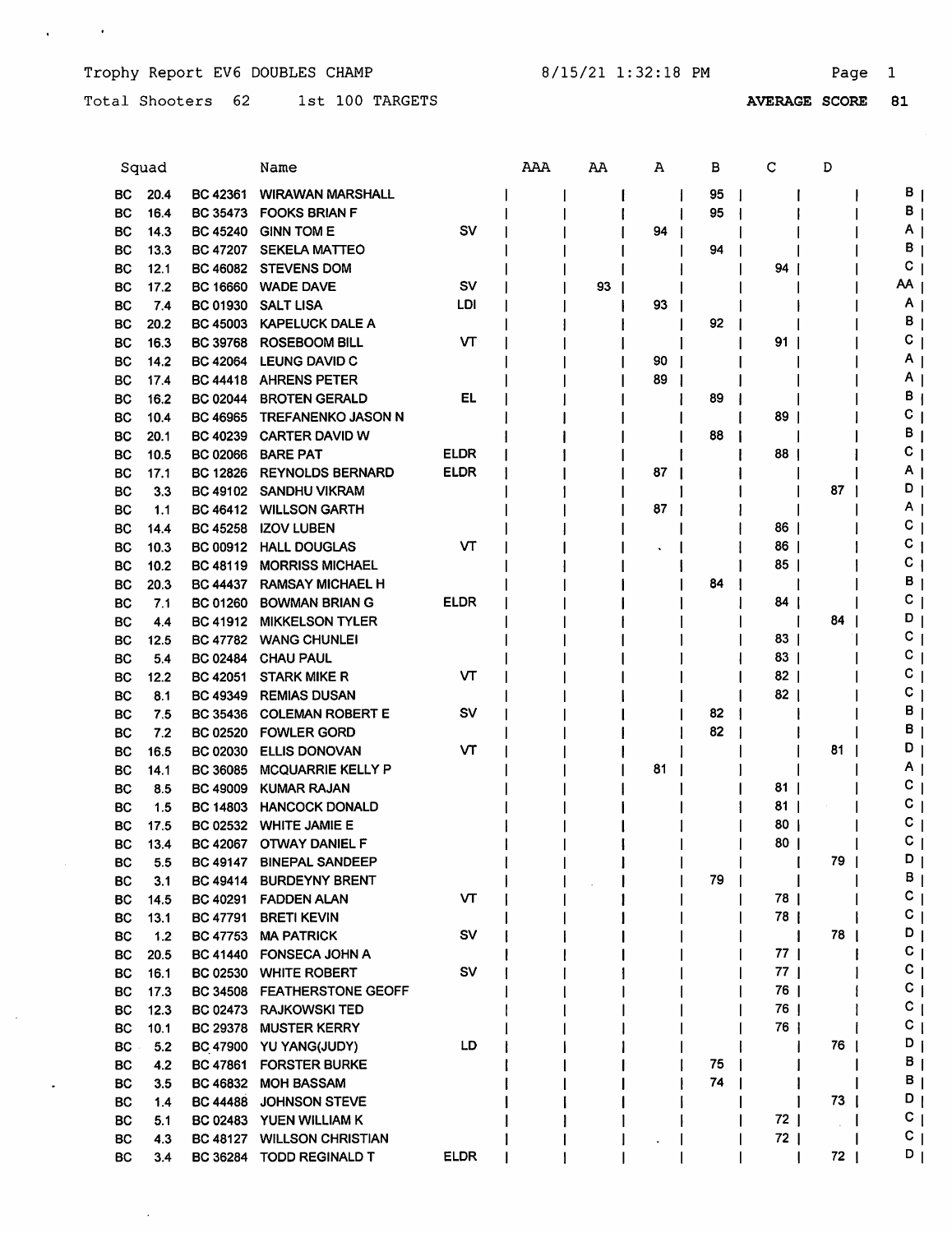$\mathcal{L}^{\text{max}}_{\text{max}}$  .

 $\ddot{\phantom{0}}$ 

Total Shooters 62 1st 100 TARGETS

 $\mathcal{A}$ 

 $\mathcal{L}^{\mathcal{L}}$ 

AVERAGE SCORE 81

|     | Squad |                 | Name                    |             | AAA | AA | А | в  | С  | D  |    |
|-----|-------|-----------------|-------------------------|-------------|-----|----|---|----|----|----|----|
| BC. | 8.3   | <b>BC 01024</b> | <b>WOODS GARRY J</b>    | sv          |     |    |   |    | 71 |    | C. |
| BC. | 4.5   | <b>BC 48182</b> | <b>STOCKLEY MATHEW</b>  |             |     |    |   |    |    | 70 | D  |
| BC. | 4.1   | <b>BC 40983</b> | <b>BONAR DAVID</b>      |             |     |    |   |    | 70 |    | C  |
| BC. | 1.3   | <b>BC 47752</b> | <b>KAM SAM</b>          | VΤ          |     |    |   |    |    | 66 | D  |
| BC. | 8.4   | <b>BC 01957</b> | <b>SULLIVAN HARRY</b>   | <b>ELDR</b> |     |    |   |    | 65 |    | C. |
| BC. | 12.4  |                 | NW 00036 ZENTNER DENNIS |             |     |    |   | 64 |    |    | в  |
| BC. | 5.3   | <b>BC 48231</b> | <b>ZHU DANIEL</b>       | JR          |     |    |   |    |    | 64 | D  |
| BC. | 7.3   | <b>BC 02118</b> | <b>MILLER RON J</b>     | <b>ELDR</b> |     |    |   |    |    | 61 | D  |
| BС  | 3.2   | <b>BC 49442</b> | <b>AGOSTINO PHIL A</b>  |             |     |    |   |    |    | 56 | D  |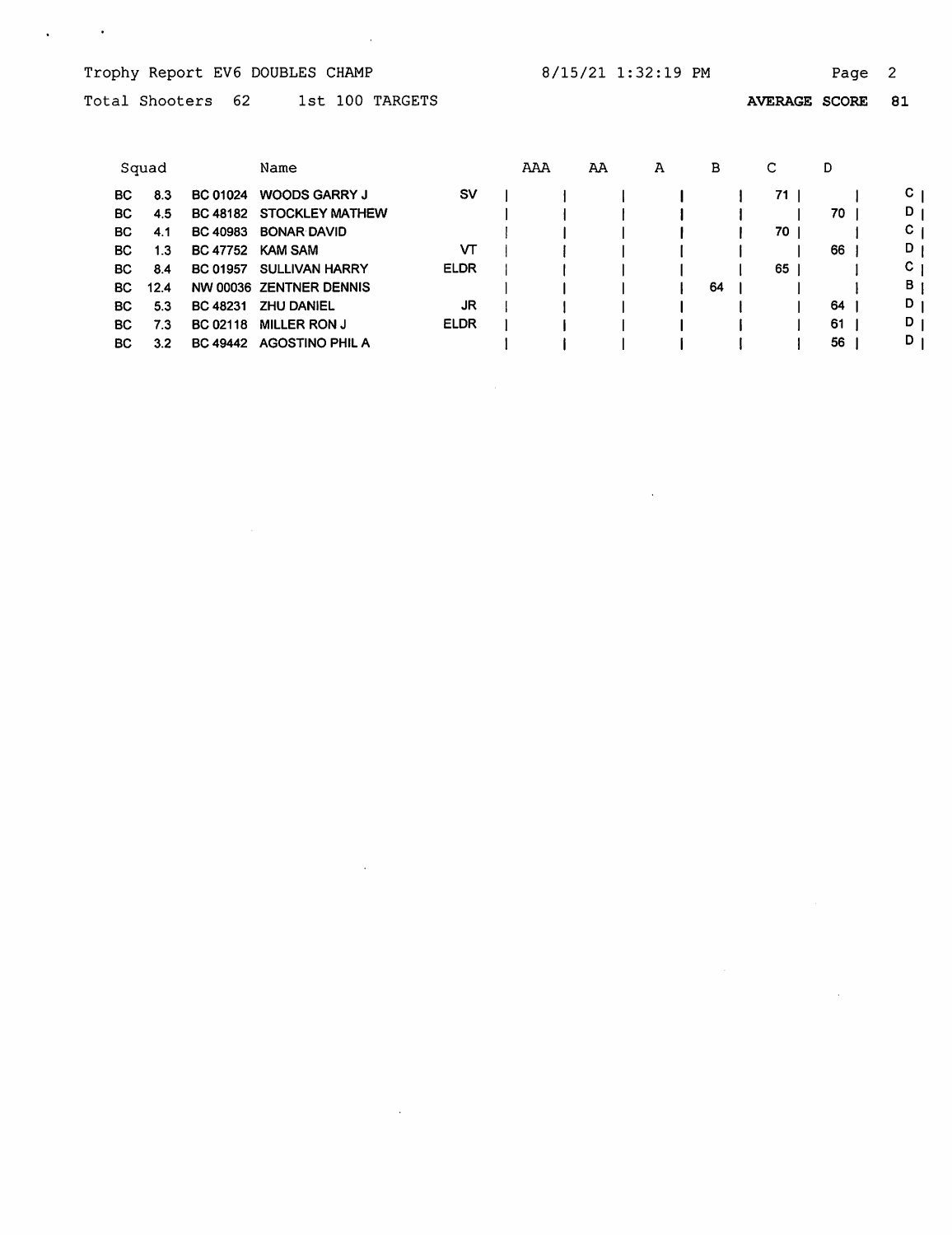$\ddot{\phantom{a}}$ 

 $\bullet$ 

| Purse - Option 1 - CASH PURSE 1 Entered @ \$10.00 = \$10.00 ** Class 'AA'<br>Total Money In Added \$150.00 |         |          |                   |         |         |           | \$160.00                          |             |         | 8/15/21 1:29:09 PM |    |
|------------------------------------------------------------------------------------------------------------|---------|----------|-------------------|---------|---------|-----------|-----------------------------------|-------------|---------|--------------------|----|
| Grp<br>Tot Won<br>Name                                                                                     |         |          | 25 OPTIONS PAYOFF |         |         |           | 50 OPTIONS PAYOFF                 |             |         |                    |    |
|                                                                                                            |         | Trap 1   | Trap 2            | Trap 3  | Trap 4  | Front     | Middle                            | <b>Back</b> | Purse   | Added              |    |
| AA \$55.00 WADE DAVE                                                                                       |         | \$0.0045 | \$0.0048          | \$0.000 | \$0.000 | \$0.00 45 | \$0.00<br>$\overline{\mathbf{0}}$ | \$0.0048    | \$10.00 | \$45.00            | 93 |
| No 25 Options In Event                                                                                     |         |          |                   |         |         |           |                                   |             |         |                    |    |
| No 50 Options In Event                                                                                     |         |          |                   |         |         |           |                                   |             |         |                    |    |
| Total Paid Purse \$10.00                                                                                   |         |          |                   |         |         |           |                                   |             |         |                    |    |
| Total Paid In Added \$45.00                                                                                |         |          |                   |         |         |           |                                   |             |         |                    |    |
| Total Paid In Event:                                                                                       | \$55.00 |          |                   |         |         |           |                                   |             |         |                    |    |

 $\mathcal{L}^{\text{max}}_{\text{max}}$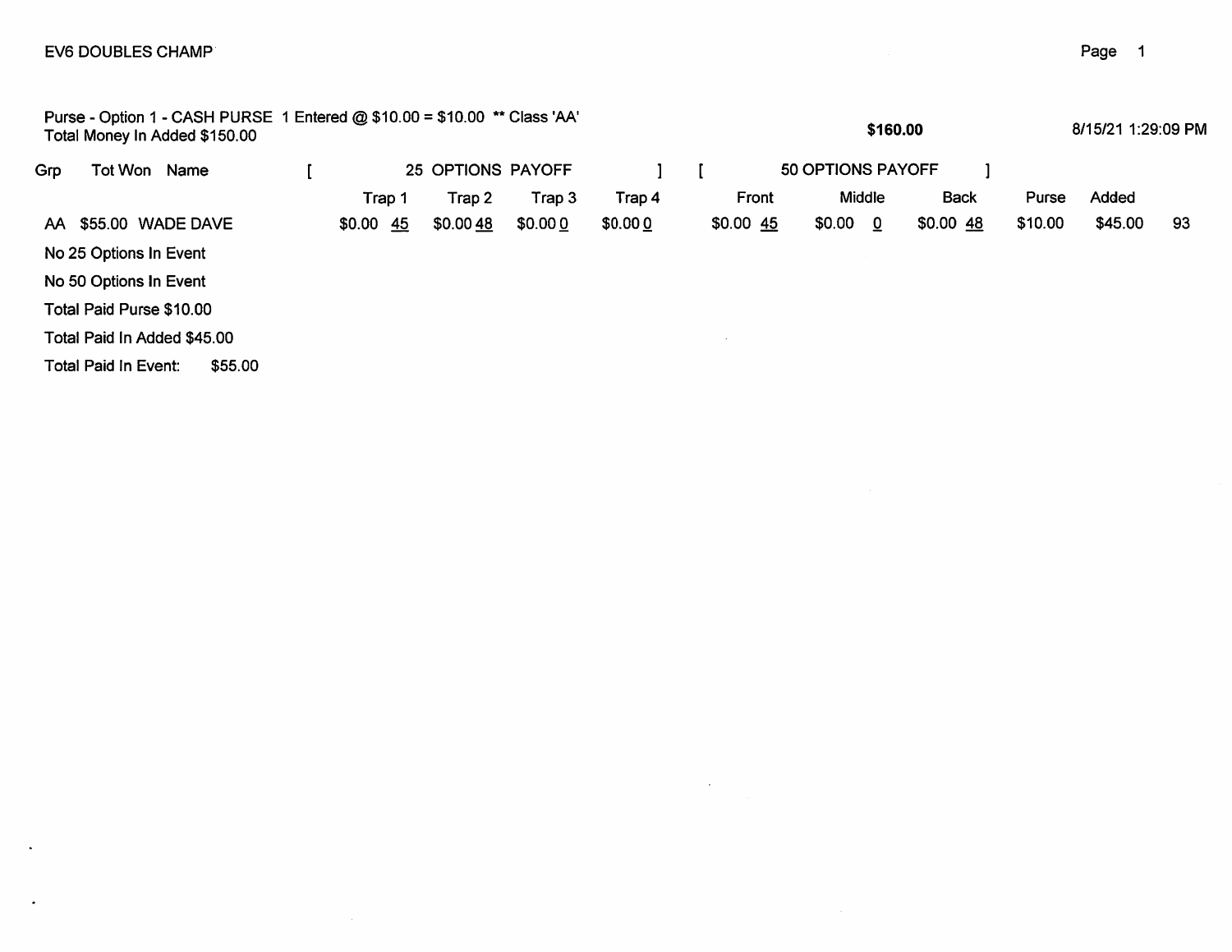Purse - Option 1 - CASH PURSE 4 Entered \$10.00 = \$40.00 \*\* Class'A' Total Money In Added \$150.00

| <b>Grp</b> | Tot Won | Name                    |            |      | 25 OPTIONS PAYOFF |         |         |           |       | 50 OPTIONS PAYOFF |             |              |         |     |
|------------|---------|-------------------------|------------|------|-------------------|---------|---------|-----------|-------|-------------------|-------------|--------------|---------|-----|
|            |         |                         | Trap 1     |      | Trap 2            | Trap 3  | Trap 4  |           | Front | Middle            | <b>Back</b> | <b>Purse</b> | Added   |     |
| A          |         | \$25.00 AHRENS PETER    | \$0.00     | - 43 | \$0.0046          | \$0.000 | \$0.000 | \$0.0043  |       | \$0.00<br>0       | \$0.0046    | \$0.00       | \$25.00 | 89  |
| A.         |         | \$85.00 GINN TOM E      | \$0.00     | -47  | \$0.0047          | \$0.000 | \$0.000 | \$0.00 47 |       | \$0.00<br>0       | \$0.00 47   | \$40.00      | \$45.00 | 94  |
|            |         | A \$30.00 LEUNG DAVID C | $$0.00$ 47 |      | \$0.0043          | \$0.000 | \$0.000 | \$0.00 47 |       | \$0.00<br>0       | \$0.00 43   | \$0.00       | \$30.00 | 90  |
| A          |         | \$7.50 REYNOLDS BERNARD | \$0.00     | -43  | \$0.0044          | \$0.000 | \$0.000 | \$0.0043  |       | \$0.00<br>0       | \$0.0044    | \$0.00       | \$7.50  | 87  |
| A          |         | \$35.00 SALT LISA       | \$0.00     | -46  | \$0.00 47         | \$0.000 | \$0.000 | \$0.0046  |       | \$0.00<br>0       | \$0.00 47   | \$0.00       | \$35.00 | 93  |
| А          |         | \$7.50 WILLSON GARTH    | \$0.00     | 39   | \$0.0048          | \$0.000 | \$0.000 | \$0.0039  |       | \$0.00<br>0       | \$0.00 48   | \$0.00       | \$7.50  | -87 |

No 25 Options In Event

No 50 Options In Event

 $\sim$ 

 $\ddot{\phantom{a}}$ 

 $\overline{\phantom{a}}$ 

Total Paid Purse \$40.00

Total Paid In Added \$150.00

Total Paid In Event: \$190.00

\$190.00

8/15/21 1:29:10 PM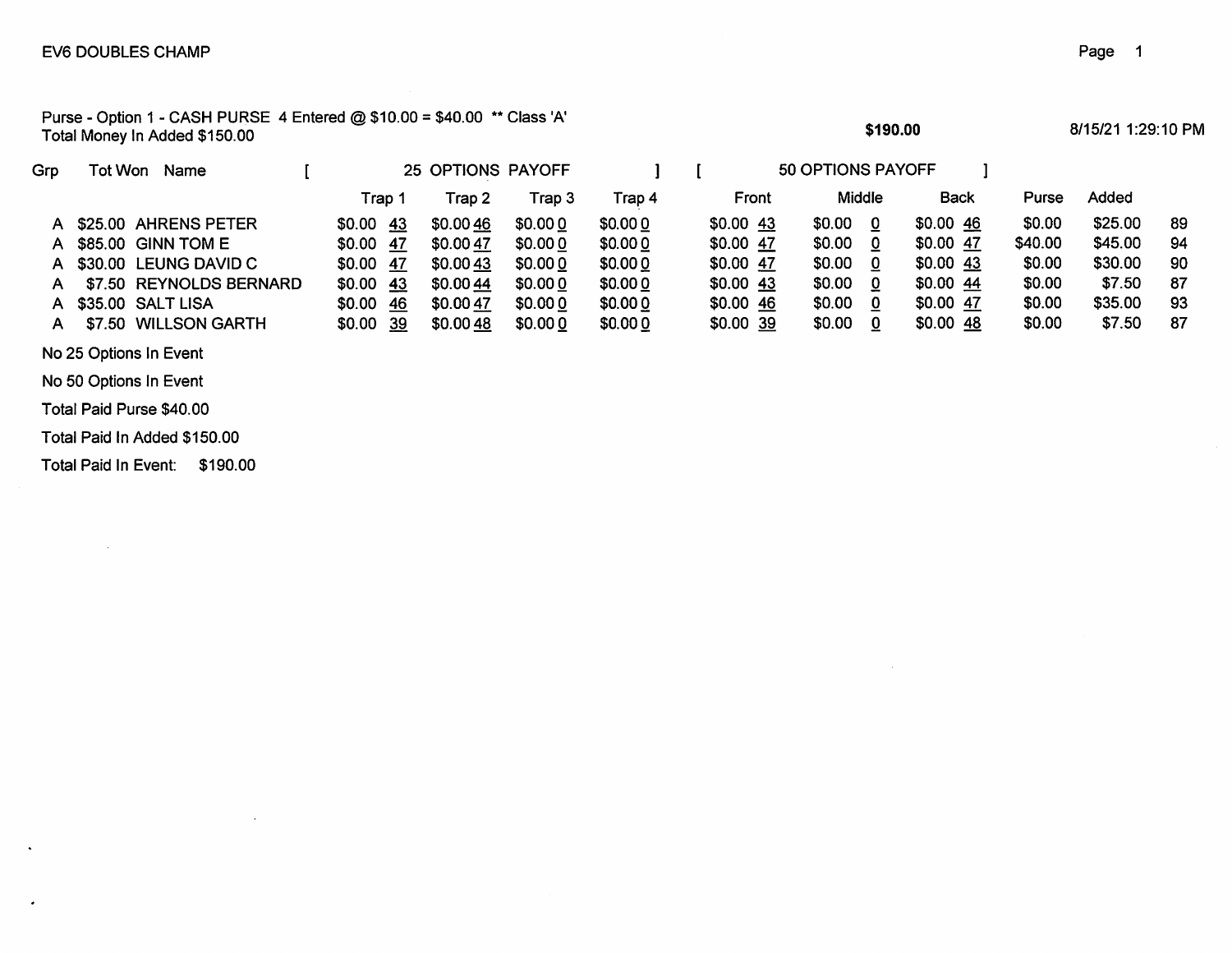Purse - Option 1 - CASH PURSE 8 Entered @ \$10.00 = \$80.00 Total Money In Added \$150.00 Class 'B'

| Grp | Tot Won | Name                     |               |     | 25 OPTIONS PAYOFF |         |         |  |           | 50 OPTIONS PAYOFF |        |           |              |         |     |
|-----|---------|--------------------------|---------------|-----|-------------------|---------|---------|--|-----------|-------------------|--------|-----------|--------------|---------|-----|
|     |         |                          | Trao 1        |     | Trap 2            | Trap 3  | Trap 4  |  | Front     |                   | Middle | Back      | <b>Purse</b> | Added   |     |
|     |         | B \$15.00 BROTEN GERALD  | \$0.00<br>-43 |     | \$0.0046          | \$0.000 | \$0.000 |  | \$0.0043  | \$0.00            | 0      | \$0.0046  | \$0.00       | \$15.00 | -89 |
| в   |         | \$0.00 CARTER DAVID W    | \$0.00<br>-45 |     | \$0.0043          | \$0.000 | \$0.000 |  | \$0.0045  | \$0.00            | 0      | \$0.0043  | \$0.00       | \$0.00  | 88  |
| в.  |         | \$0.00 COLEMAN ROBERT E  | \$0.00<br>-40 |     | \$0.0042          | \$0.000 | \$0.000 |  | \$0.0040  | \$0.00            | 0      | \$0.0042  | \$0.00       | \$0.00  | 82  |
|     |         | B \$80.00 FOOKS BRIAN F  | \$0.00        | 47  | \$0.0048          | \$0.000 | \$0.000 |  | \$0.00 47 | \$0.00            | 0      | \$0.0048  | \$40.00      | \$40.00 | 95  |
| в.  |         | \$0.00 FORSTER BURKE     | \$0.00        | -35 | \$0.0040          | \$0.000 | \$0.000 |  | \$0.00 35 | \$0.00            | 0      | \$0.0040  | \$0.00       | \$0.00  | 75  |
| В.  |         | \$25.00 KAPELUCK DALE A  | \$0.00        | 44  | \$0.0048          | \$0.000 | \$0.000 |  | \$0.0044  | \$0.00            | -0     | \$0.0048  | \$0.00       | \$25.00 | 92  |
| в   |         | \$0.00 MOH BASSAM        | \$0.00 34     |     | \$0.0040          | \$0.000 | \$0.000 |  | \$0.0034  | \$0.00            |        | \$0.0040  | \$0.00       | \$0.00  | 74  |
| в   |         | \$0.00 RAMSAY MICHAEL H  | \$0.00<br>-41 |     | \$0.0043          | \$0.000 | \$0.000 |  | \$0.0041  | \$0.00            | 0      | \$0.0043  | \$0.00       | \$0.00  | 84  |
| B.  |         | \$30.00 SEKELA MATTEO    | \$0.0046      |     | \$0.0048          | \$0.000 | \$0.000 |  | \$0.0046  | \$0.00            |        | \$0.00 48 | \$0.00       | \$30.00 | 94  |
| В.  |         | \$80.00 WIRAWAN MARSHALL | \$0.0047      |     | \$0.0048          | \$0.000 | \$0.000 |  | \$0.00 47 | \$0.00            |        | \$0.0048  | \$40.00      | \$40.00 | 95  |

No 25 Options In Event

No 50 Options In Event

Total Paid Purse \$80.00

Total Paid In Added \$150.00

Total Paid In Event: \$230.00

8/15/21 1:29:10 PM

\$230.00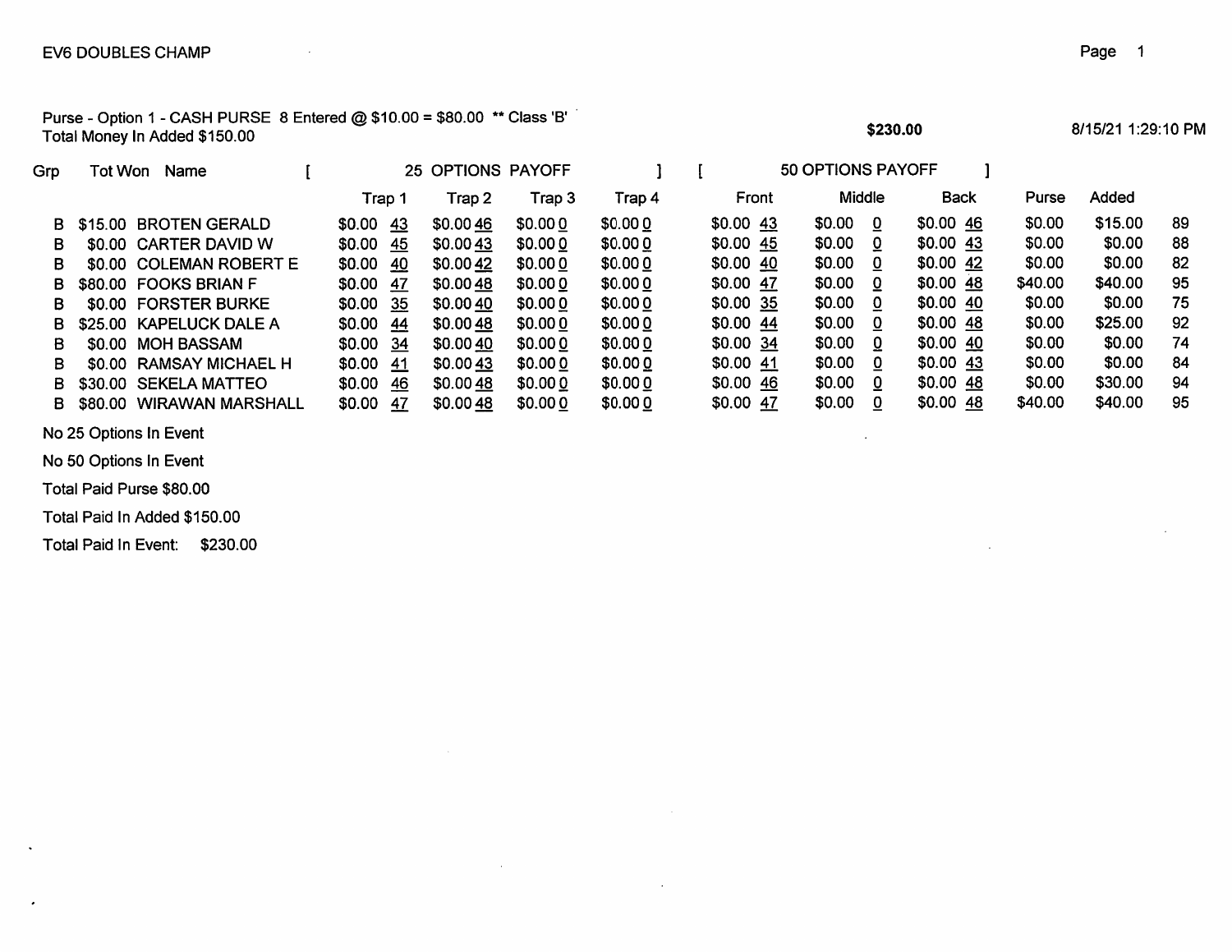Purse - Option 1 - CASH PURSE 16 Entered @  $$10.00 = $16.00 \text{ m}$   $\degree$  Class 'C' Total Money In Added \$150.00

| Grp | Tot Won | Name                      |                     |     | 25 OPTIONS PAYOFF |         |         |                        |       | 50 OPTIONS PAYOFF |              |                           |         |         |    |
|-----|---------|---------------------------|---------------------|-----|-------------------|---------|---------|------------------------|-------|-------------------|--------------|---------------------------|---------|---------|----|
|     |         |                           | Trap 1              |     | Trap 2            | Trap 3  | Trap 4  |                        | Front | Middle            |              | <b>Back</b>               | Purse   | Added   |    |
|     |         | \$25.00 BARE PAT          | \$0.00<br><u>43</u> |     | \$0.0045          | \$0.000 | \$0.000 | \$0.0043               |       | \$0.00            | $\mathbf{0}$ | $$0.00 \; 45$             | \$0.00  | \$25.00 | 88 |
|     |         | \$0.00 BONAR DAVID        | \$0.00<br>30        |     | \$0.0040          | \$0.000 | \$0.000 | \$0.00 30              |       | \$0.00            | 0            | \$0.0040                  | \$0.00  | \$0.00  | 70 |
| C   |         | \$0.00 BRETI KEVIN        | <u>38</u><br>\$0.00 |     | \$0.0040          | \$0.000 | \$0.000 | $$0.00$ 38             |       | \$0.00            | 0            | $$0.00\frac{40}{ }$       | \$0.00  | \$0.00  | 78 |
| C   |         | \$0.00 FADDEN ALAN        | \$0.00<br>39        |     | \$0.00 39         | \$0.000 | \$0.000 | $$0.00$ 39             |       | \$0.00            | 0            | $$0.00$ 39                | \$0.00  | \$0.00  | 78 |
| C   |         | \$0.00 FONSECA JOHN A     | \$0.00<br>34        |     | \$0.0043          | \$0.000 | \$0.000 | $$0.00$ 34             |       | \$0.00            | 0            | \$0.0043                  | \$0.00  | \$0.00  | 77 |
|     |         | \$7.50 HALL DOUGLAS       | \$0.00<br>44        |     | \$0.0042          | \$0.000 | \$0.000 | $$0.00 \; 44$          |       | \$0.00            | 0            | $$0.00 \; 42$             | \$0.00  | \$7.50  | 86 |
| C   |         | \$0.00 HANCOCK DONALD     | \$0.00<br>39        |     | \$0.0042          | \$0.000 | \$0.000 | \$0.00 39              |       | \$0.00            |              | $$0.00 \; \underline{42}$ | \$0.00  | \$0.00  | 81 |
| C   |         | \$7.50 IZOV LUBEN         | \$0.00<br>41        |     | \$0.0045          | \$0.000 | \$0.000 | \$0.0041               |       | \$0.00            |              | $$0.00 \; 45$             | \$0.00  | \$7.50  | 86 |
| C   |         | \$0.00 KUMAR RAJAN        | \$0.00<br>40        |     | \$0.0041          | \$0.000 | \$0.000 | $$0.00 \underline{40}$ |       | \$0.00            |              | $$0.00$ 41                | \$0.00  | \$0.00  | 81 |
| C   |         | \$0.00 MORRISS MICHAEL    | \$0.00<br>45        |     | \$0.00 40         | \$0.000 | \$0.000 | \$0.0045               |       | \$0.00            |              | $$0.00 \underline{40}$    | \$0.00  | \$0.00  | 85 |
| C   |         | \$0.00 OTWAY DANIEL F     | \$0.00              | 40  | \$0.0040          | \$0.000 | \$0.000 | \$0.0040               |       | \$0.00            |              | $$0.00 \underline{40}$    | \$0.00  | \$0.00  | 80 |
| C   |         | \$0.00 RAJKOWSKI TED      | \$0.00<br>36        |     | \$0.00 40         | \$0.000 | \$0.000 | \$0.00 36              |       | \$0.00            |              | $$0.00 \underline{40}$    | \$0.00  | \$0.00  | 76 |
|     |         | \$0.00 REMIAS DUSAN       | \$0.00<br><u>43</u> |     | \$0.0039          | \$0.000 | \$0.000 | $$0.00 \; 43$          |       | \$0.00            | 0            | $$0.00$ 39                | \$0.00  | \$0.00  | 82 |
|     |         | \$83.00 ROSEBOOM BILL     | \$0.00<br>-44       |     | \$0.00 47         | \$0.000 | \$0.000 | \$0.0044               |       | \$0.00            |              | $$0.00$ 47                | \$48.00 | \$35.00 | 91 |
|     |         | C \$125.00 STEVENS DOM    | \$0.00<br>46        |     | \$0.0048          | \$0.000 | \$0.000 | $$0.00 \underline{46}$ |       | \$0.00            |              | \$0.0048                  | \$80.00 | \$45.00 | 94 |
|     | \$62.00 | <b>TREFANENKO JASON N</b> | \$0.00<br><u>45</u> |     | \$0.0044          | \$0.000 | \$0.000 | \$0.0045               |       | \$0.00            |              | \$0.00 44                 | \$32.00 | \$30.00 | 89 |
|     |         | \$0.00 WHITE ROBERT       | \$0.00<br>37        |     | \$0.00 40         | \$0.000 | \$0.000 | \$0.00 37              |       | \$0.00            |              | $$0.00 \underline{40}$    | \$0.00  | \$0.00  | 77 |
| C   |         | \$0.00 WILLSON CHRISTIAN  | \$0.00              | -35 | \$0.0037          | \$0.000 | \$0.000 | \$0.00 35              |       | \$0.00            |              | \$0.00 37                 | \$0.00  | \$0.00  | 72 |

No 25 Options In Event

No 50 Options In Event

Total Paid Purse \$160.00

 $\Delta$ 

Total Paid In Added \$150.00

Total Paid In Event: \$310.00

\$310.00 8/15/21 1:29:11 PM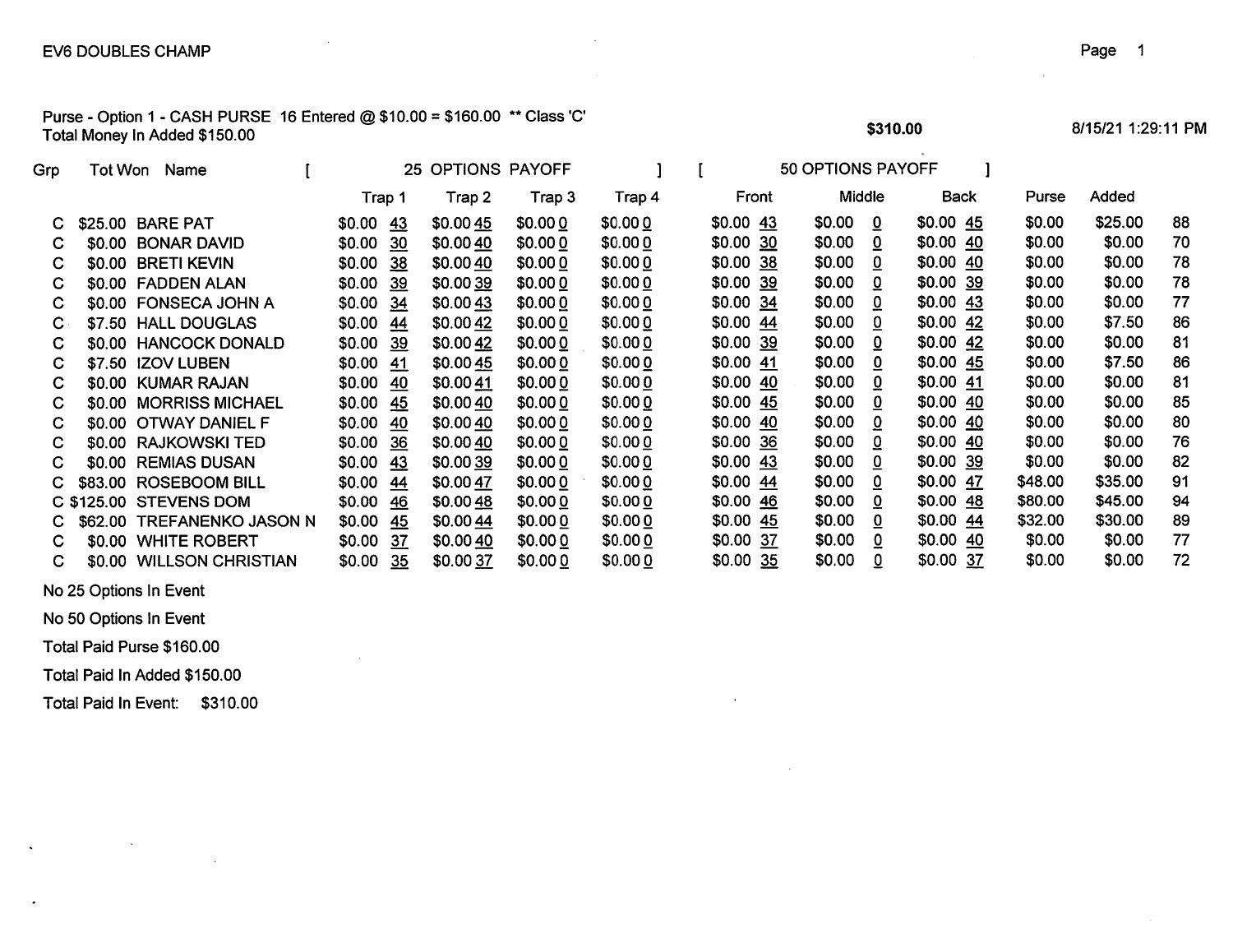Purse - Option 1 - CASH PURSE 5 Entered Total Money In Added \$150.00 \$10.00 = \$50.00 \*\* Class

 $\sim$ 

| Gro | Tot Won<br>Name           |               | 25 OPTIONS PAYOFF |         |         |                        | 50 OPTIONS PAYOFF |           |              |         |     |
|-----|---------------------------|---------------|-------------------|---------|---------|------------------------|-------------------|-----------|--------------|---------|-----|
|     |                           | Trap 1        | Trap 2            | Trap 3  | Trap 4  | Front                  | Middle            | Back      | <b>Purse</b> | Added   |     |
|     | D \$25.00 BINEPAL SANDEEP | -38<br>\$0.00 | \$0.0041          | \$0.000 | \$0.000 | \$0.00 38              | \$0.00<br>0       | \$0.0041  | \$0.00       | \$25.00 | 79  |
|     | D \$30.00 ELLIS DONOVAN   | \$0.00<br>-41 | \$0.0040          | \$0.000 | \$0.000 | \$0.0041               | \$0.00<br>0       | \$0.0040  | \$0.00       | \$30.00 | -81 |
|     | D \$15.00 MA PATRICK      | \$0.00<br>-44 | \$0.00 34         | \$0.000 | \$0.000 | \$0.0044               | \$0.00<br>0       | \$0.00 34 | \$0.00       | \$15.00 | 78  |
|     | D \$35.00 MIKKELSON TYLER | \$0.00<br>-42 | \$0.0042          | \$0.000 | \$0.000 | $$0.00 \underline{42}$ | \$0.00<br>0       | \$0.00 42 | \$0.00       | \$35.00 | 84  |
|     | D \$95.00 SANDHU VIKRAM   | \$0.00<br>-45 | \$0.0042          | \$0.000 | \$0.000 | \$0.0045               | \$0.00<br>0       | \$0.00 42 | \$50.00      | \$45.00 | -87 |
| D   | \$0.00 STOCKLEY MATHEW    | \$0.00<br>-34 | \$0.00 36         | \$0.000 | \$0.000 | \$0.0034               | \$0.00<br>0       | \$0.00 36 | \$0.00       | \$0.00  | 70  |
|     | \$0.00 TODD REGINALD T    | -36<br>\$0.00 | \$0.0036          | \$0.000 | \$0.000 | \$0.00 36              | \$0.00            | \$0.0036  | \$0.00       | \$0.00  | 72  |

No 25 Options In Event

No 50 Options In Event

Total Paid Purse \$50.00

Total Paid In Added \$150.00

Total Paid In Event: \$200.00

\$200.00 8/15/21 1:29:12 PM

÷.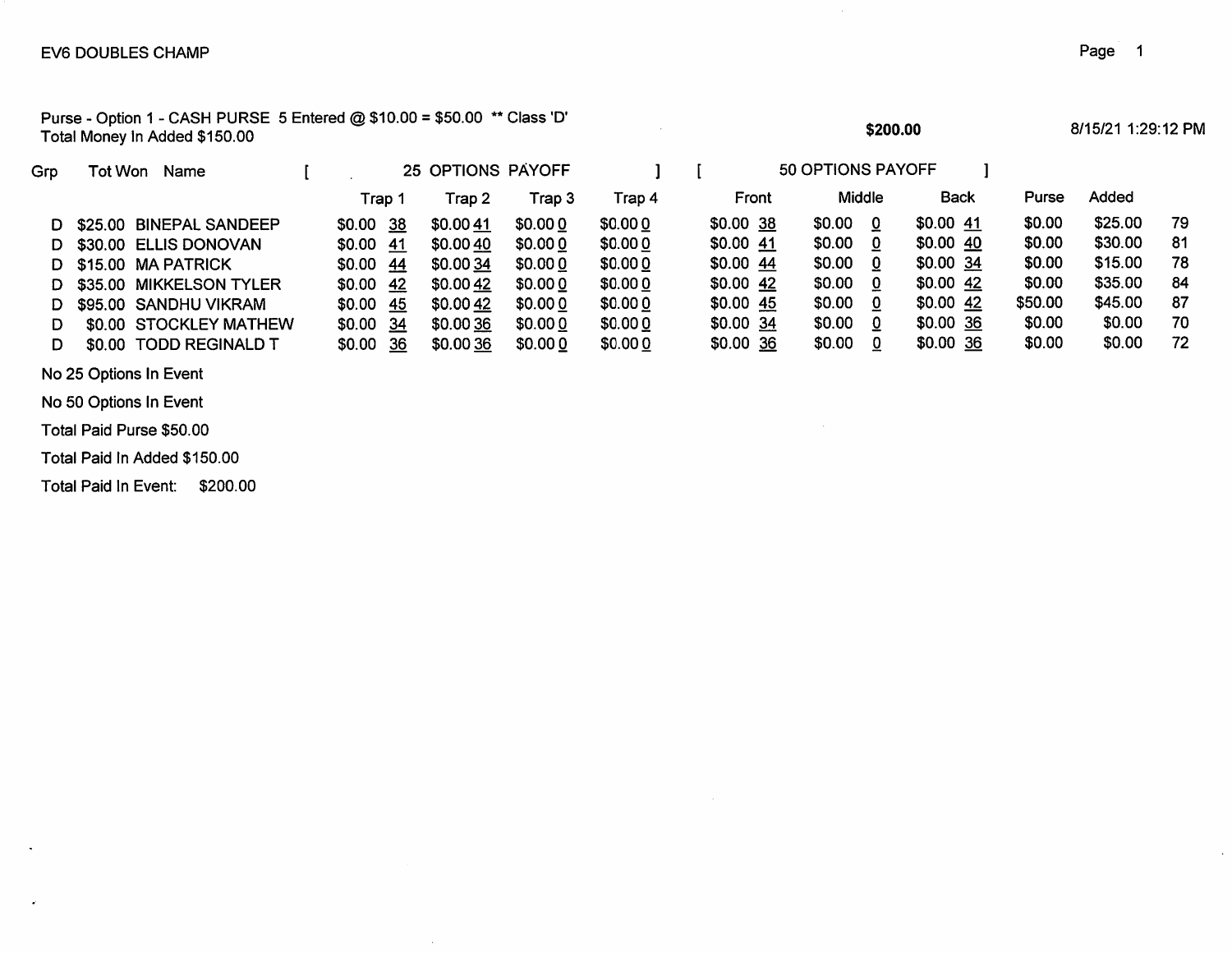EV6 DOUBLES CHAMP

 $\mathcal{L}^{\text{max}}$  and  $\mathcal{L}^{\text{max}}$ 

Option 2 - LEWIS Total Playing 49 @ \$10.00 Payoff For Class # 1 4 Classes 2 Places

 $\ddot{\phantom{a}}$ 

Percentage Payoff

Total Money \$122.50 Per Group LEWIS

| 1  | <b>BC 35473 FOOKS BRIAN F</b>    | 95 | \$36.75 |
|----|----------------------------------|----|---------|
| 2  | <b>BC 42361 WIRAWAN MARSHALL</b> | 95 | \$36.75 |
| 3  | <b>BC 45240 GINN TOM E</b>       | 94 | \$16.33 |
| 4  | BC 46082 STEVENS DOM             | 94 | \$16.33 |
| 5  | BC 47207 SEKELA MATTEO           | 94 | \$16.33 |
| 6  | BC 01930 SALT LISA               | 93 | \$0.00  |
| 7  | BC 16660 WADE DAVE               | 93 | \$0.00  |
| 8  | BC 45003 KAPELUCK DALE A         | 92 | \$0.00  |
| 9  | BC 39768 ROSEBOOM BILL           | 91 | \$0.00  |
| 10 | BC 42064 LEUNG DAVID C           | 90 | \$0.00  |
| 11 | <b>BC 44418 AHRENS PETER</b>     | 89 | \$0.00  |
| 12 | BC 46965 TREFANENKO JASON N      | 89 | \$0.00  |

\$122.50

Page 1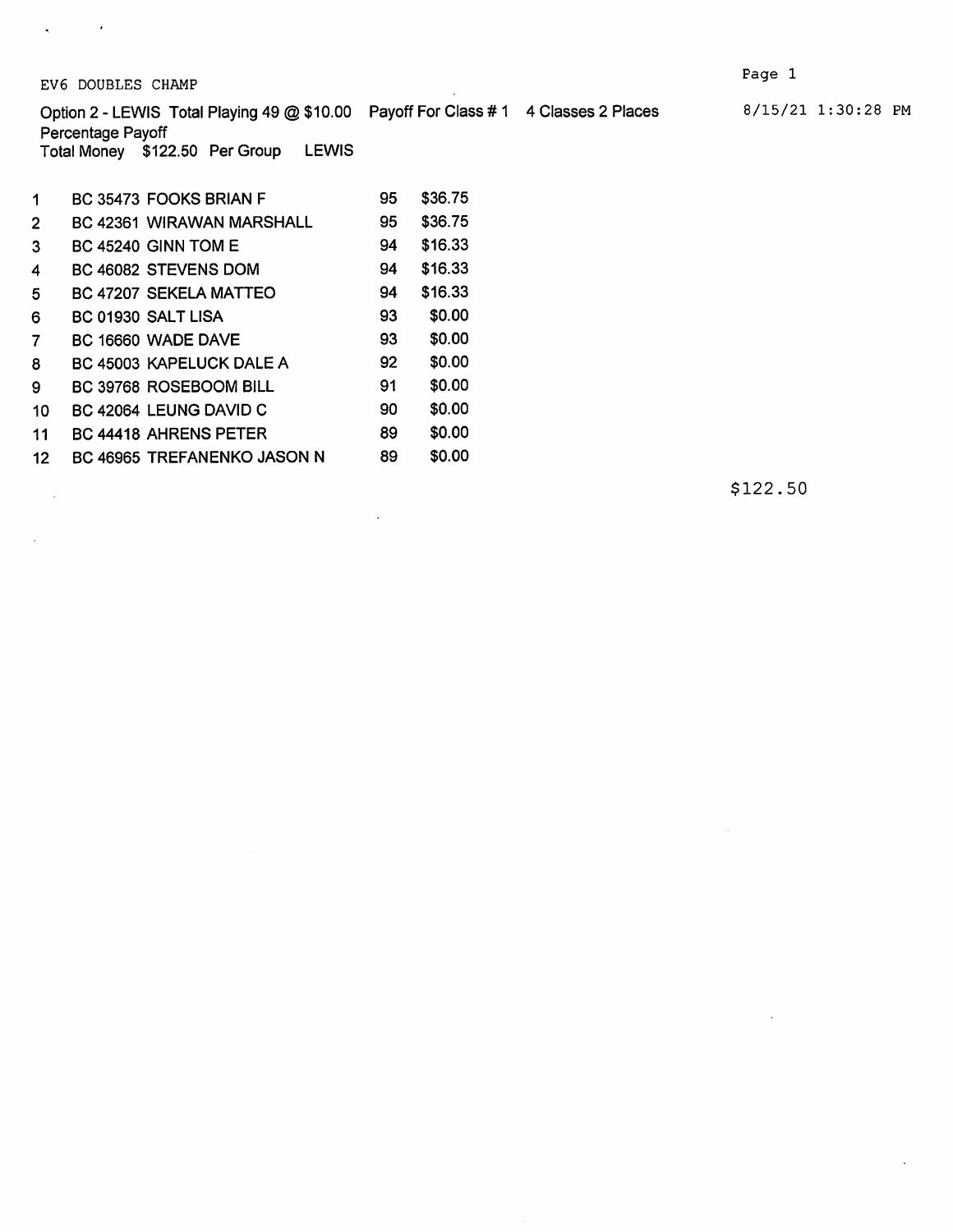$\sim$  10

 $\ddot{\phantom{a}}$ 

Option 2 - LEWIS Total Playing 49 @ \$10.00 Payoff For Class # 2 4 Classes 2 Places

Percentage Payoff Total Money \$122.50 Per Group LEWIS

| 1  | <b>BC 46412 WILLSON GARTH</b> | 87 | \$36.75 |
|----|-------------------------------|----|---------|
| 2  | BC 49102 SANDHU VIKRAM        | 87 | \$36.75 |
| 3  | BC 00912 HALL DOUGLAS         | 86 | \$24.50 |
| 4  | BC 45258 IZOV LUBEN           | 86 | \$24.50 |
| 5  | BC 48119 MORRISS MICHAEL      | 85 | \$0.00  |
| 6  | BC 01260 BOWMAN BRIAN G       | 84 | \$0.00  |
| 7  | BC 41912 MIKKELSON TYLER      | 84 | \$0.00  |
| 8  | BC 44437 RAMSAY MICHAEL H     | 84 | \$0.00  |
| 9  | BC 02484 CHAU PAUL            | 83 | \$0.00  |
| 10 | BC 02520 FOWLER GORD          | 82 | \$0.00  |
| 11 | BC 35436 COLEMAN ROBERT E     | 82 | \$0.00  |
| 12 | BC 42051 STARK MIKE R         | 82 | \$0.00  |
| 13 | BC 49349 REMIAS DUSAN         | 82 | \$0.00  |

\$122.50

Page 1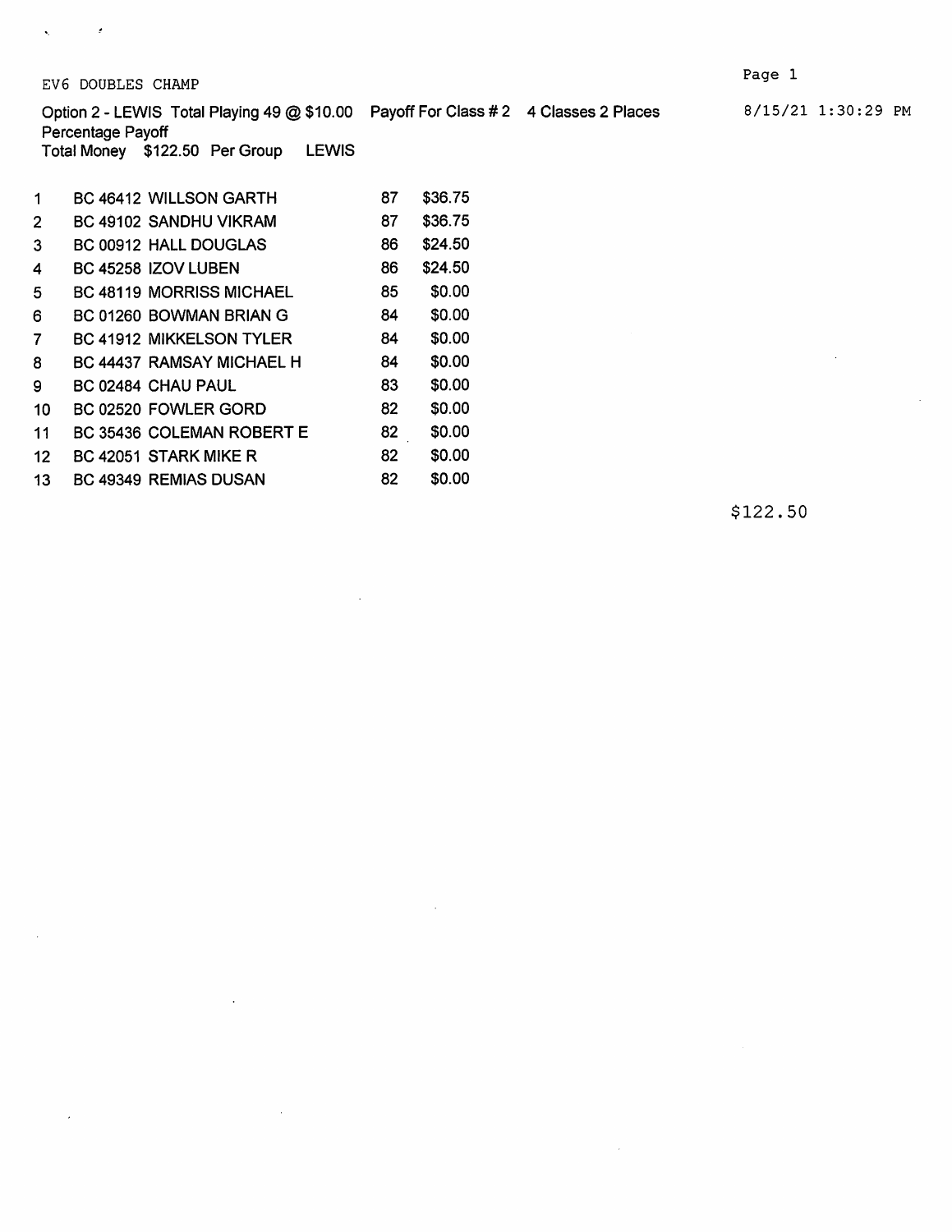$\mathbf{q} = \mathbf{q} \times \mathbf{q}$  ,  $\mathbf{q} \neq \mathbf{q}$ 

Percentage Payoff Total Money \$122.50 Per Group LEWIS

| 1              | BC 02030 ELLIS DONOVAN         | 81 | \$18.38 |
|----------------|--------------------------------|----|---------|
| $\overline{2}$ | BC 14803 HANCOCK DONALD        | 81 | \$18.38 |
| 3              | BC 36085 MCQUARRIE KELLY P     | 81 | \$18.38 |
| 4              | BC 49009 KUMAR RAJAN           | 81 | \$18.38 |
| 5              | BC 42067 OTWAY DANIEL F        | 80 | \$49.00 |
| 6              | BC 49147 BINEPAL SANDEEP       | 79 | \$0.00  |
| 7              | BC 40291 FADDEN ALAN           | 78 | \$0.00  |
| 8              | BC 47791 BRETI KEVIN           | 78 | \$0.00  |
| 9              | BC 02530 WHITE ROBERT          | 77 | \$0.00  |
| 10             | <b>BC 41440 FONSECA JOHN A</b> | 77 | \$0.00  |
|                |                                |    |         |

\$122.50

 $\hat{\boldsymbol{\beta}}$